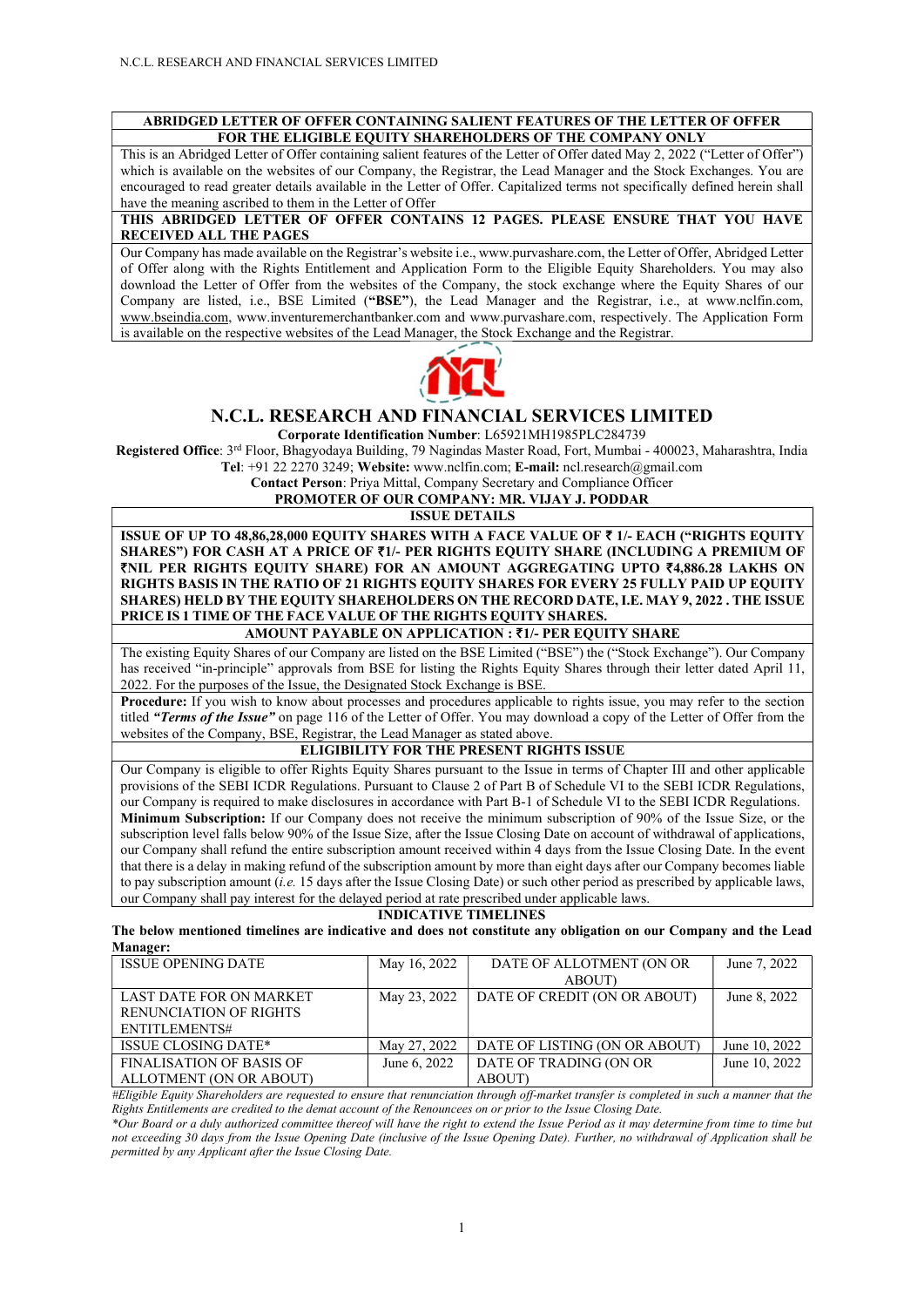## NOTICE TO INVESTORS

In accordance with the SEBI ICDR Regulations, the SEBI Relaxation Circulars, the Abridged Letter of Offer, the Application Form, the Rights Entitlement Letter and other Issue material will be sent/ dispatched only to the Eligible Equity Shareholders who have provided Indian address. In case such Eligible Equity Shareholders have provided their valid e-mail address, the Abridged Letter of Offer, the Application Form, the Rights Entitlement Letter and other Issue material will be sent only to their valid e-mail address and in case such Eligible Equity Shareholders have not provided their e-mail address, then the Abridged Letter of Offer, the Application Form, the Rights Entitlement Letter and other Issue material will be dispatched, on a reasonable effort basis, to the Indian addresses provided by them.

Further, the Letter of Offer will be sent/ dispatched to the Eligible Equity Shareholders who have provided Indian address and who have made a request in this regard. In case such Eligible Equity Shareholders have provided their valid e-mail address, the Letter of Offer will be sent only to their valid e-mail address and in case such Eligible Equity Shareholders have not provided their e-mail address, then the Letter of Offer will be dispatched, on a reasonable effort basis, to the Indian addresses provided by them.

## GENERAL RISKS

Investment in equity and equity related securities involve a degree of risk and Investors should not invest any funds in the Issue unless they can afford to take the risk of losing their investment. Investors are advised to read the risk factors carefully before taking an investment decision in the Issue. For making an investment decision, Investors must rely on their own examination of our Company and the Issue including the risks involved. The Rights Equity Shares have neither been recommended nor approved by the Securities and Exchange Board of India ("SEBI"), nor does SEBI guarantee the accuracy or adequacy of this Letter of Offer. Specific attention of the Investors is invited to the section "Risk Factors" on page 19 before making an investment in the Issue.

| <b>INVENTURE MERCHANT BANKER SERVICES PRIVATE LIMITED</b>                            |
|--------------------------------------------------------------------------------------|
| 2 <sup>nd</sup> Floor, Viraj Tower, Nr. Andheri Flyover (North End), Western Express |
| Highway, Andheri (East), Mumbai - 400 069, Maharashtra, India.                       |
| Tel No: +91 22 4075 1500                                                             |
| Email: compliance@inventuremerchantbanker.com                                        |
| Website: www.inventuremerchantbanker.com                                             |
| SEBI Registration No: INM000012003                                                   |
| <b>Contact Person: Arvind Gala</b>                                                   |
| PURVA SHAREGISTRY (INDIA) PRIVATE LIMITED                                            |
| 9, Shiv Shakti Industrial Estate, J. R. Boricha Marg, Opp. Kasturba Hospital Lane,   |
| Lower Parel (E), Mumbai - 400011, Maharashtra, India                                 |
| Tel No.: +91 22 2301 2518 / 8261                                                     |
| Email: support@purvashare.com                                                        |
| Website: www.purvashare.com                                                          |
| SEBI Registration No: INR000001112                                                   |
| Contact Person: Deepali Dhuri, Compliance Officer                                    |
| M/s. DBS & Associates, Chartered Accountants                                         |
| Mumbai                                                                               |
|                                                                                      |
| The list of banks that have been notified by SEBI to act as the SCSBs for the ASBA   |
| the<br>website<br>$\sigma$<br><b>SEBI</b><br>provided<br>process<br>is<br>on<br>at   |
| https://www.sebi.gov.in/sebiweb/other/OtherAction.do?doRecognised                    |
| Fpi=yes&intmId=34 and updated from time to time. For a list of branches of the       |
| SCSBs named by the respective SCSBs to receive the ASBA Forms from the               |
| Designated Intermediaries, please refer to the above-mentioned link.                 |
| <b>Axis Bank Limited</b>                                                             |
| Giriraj Heights, Link Road, Vrajbhomi Complex, Kandivali West, Mumbai - 400          |
| 067, Maharashtra, India.                                                             |
| Tel.: $+91-22-29672795$                                                              |
| Fax: +91-22-29672795                                                                 |
| Email Id: kandivaliwest.branchhead@axisbank.com                                      |
| Website:www.axisbank.com                                                             |
| SEBI Registration No: INR000003639                                                   |
| <b>Contact Person: Sheetal Sandesh Vichare</b>                                       |
|                                                                                      |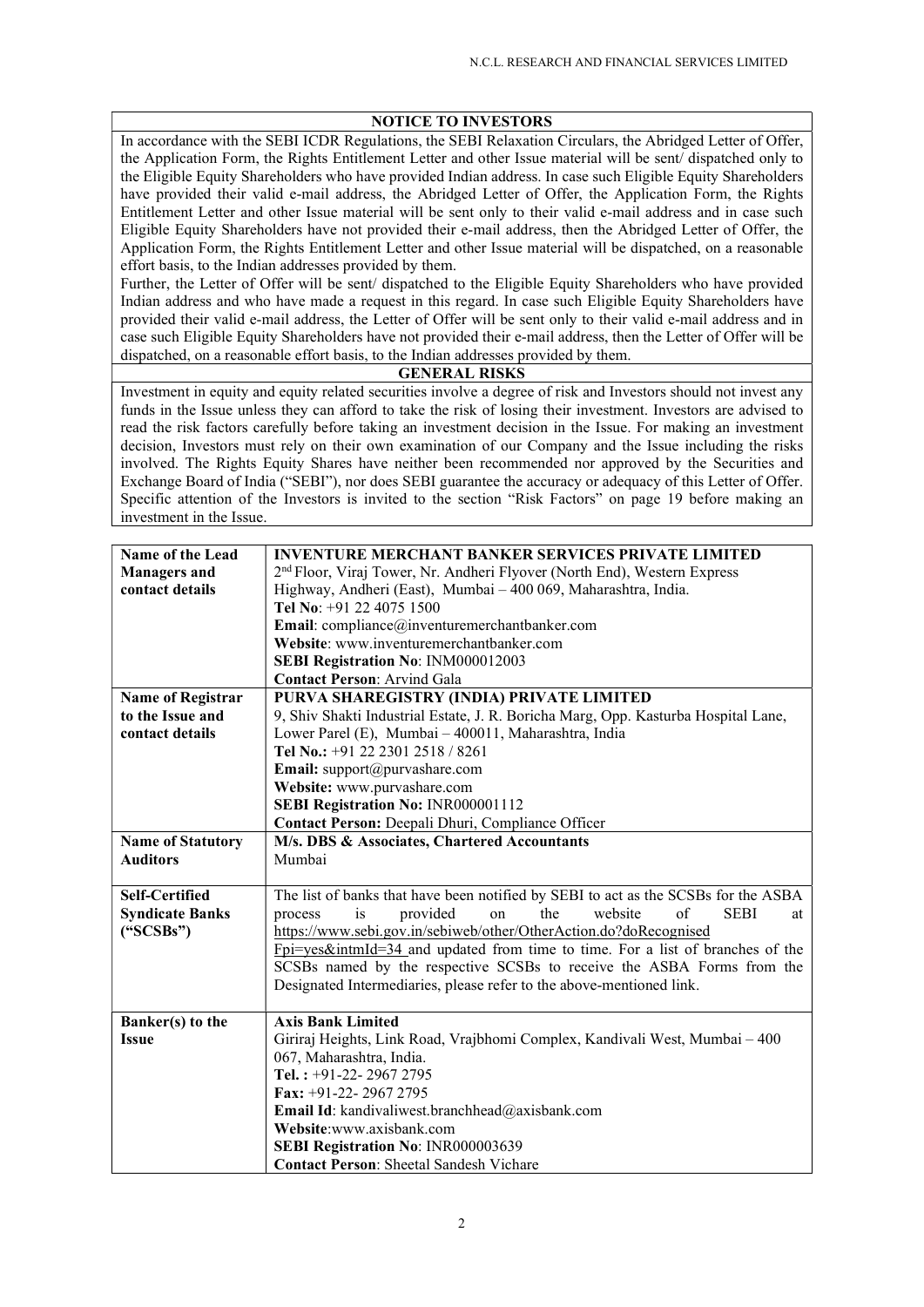## 1. SUMMARY OF BUSINESS

We are a Non Deposit taking Non-Banking Financial Company (NBFC) registered with RBI to carry on the NBFI activities under Section 45IA of the Reserve Bank of India Act, 1934 bearing Registration no. 12.00041 dated February 26, 1998. As a Non-Banking Financial Company (NBFC) we are involved in providing financial services with a paramount focus on Micro, Small and Medium Enterprises (MSMEs) small and medium enterprises (SMEs), corporate and non-corporate sector. Our loan portfolio as of December 31, 2021, is  $\bar{\tau}$  2,123.22 lakhs. We provide both secured and unsecured loans based on the risk profiles of the clients. Our Company is also engaged in making investment in the form of Equity in various companies, both listed and unlisted. We are not bound by pre-defined restrictions in regards to our search for investment opportunities. We invest in companies in a variety of markets and stages.

# 2. OBJECTS OF THE ISSUE

| Sr. No. | <b>Object</b>                              | <b>Amount Proposed to be</b><br><b>Utilised from the Net</b><br><b>Proceeds</b><br>$(\xi$ in lakhs upto) |
|---------|--------------------------------------------|----------------------------------------------------------------------------------------------------------|
|         | Augmenting the capital base of our Company | 3,786.28                                                                                                 |
|         | General Corporate Purposes                 | 950.00                                                                                                   |
|         | To meet Issue Expenses                     | 150.00                                                                                                   |
|         | Total                                      | 4,886.28                                                                                                 |

## Means of Finance

Our Company proposes to meet the entire requirement of funds for the proposed objects of the Issue from the Rights Issue Proceeds. Accordingly, our Company confirms that there is no requirement to make firm arrangements of finance through verifiable means towards at least 75% of the stated means of finance, excluding the amount to be raised from the Issue.

# 3. NAME OF MONITORING AGENCY: Not Applicable

## 4. EQUITY SHAREHOLDING PATTERN (AS ON MARCH 31, 2022):

| Category of<br>shareholder                        | No. of<br>shareholder<br>S | No. of fully<br>paid up<br>equity<br>shares held | Total no.<br>shares held | Shareholdin<br>g as a % of<br>total no. of<br>shares<br>(calculated<br>as per<br>SCRR,<br>1957)As a<br>$%$ of<br>$(A+B+C2)$ | No. of<br>Voting<br>Rights | Total<br>as a %<br>of<br>Total<br>Voting<br>right | No. of equity<br>shares held in<br>dematerialize<br>d form |
|---------------------------------------------------|----------------------------|--------------------------------------------------|--------------------------|-----------------------------------------------------------------------------------------------------------------------------|----------------------------|---------------------------------------------------|------------------------------------------------------------|
| (A)<br>Promoter<br>&<br>Promoter<br>Group         | 1                          | 1,62,50,000                                      | 1,62,50,000              | 2.79                                                                                                                        | 1,62,50,000                | 2.79                                              | 1,62,50,000                                                |
| (B) Public                                        | 1,81,259                   | 56,54,50,000                                     | 56,54,50,000             | 97.21                                                                                                                       | 56,54,50,000               | 97.21                                             | 55,94,98,400                                               |
| (C1)<br><b>Shares</b><br>underlying<br><b>DRs</b> |                            |                                                  |                          | 0.00                                                                                                                        |                            | 0.00                                              |                                                            |
| (C2)<br>Shares held<br>by<br>Employee<br>Trust    |                            |                                                  |                          | 0.00                                                                                                                        |                            | 0.00                                              |                                                            |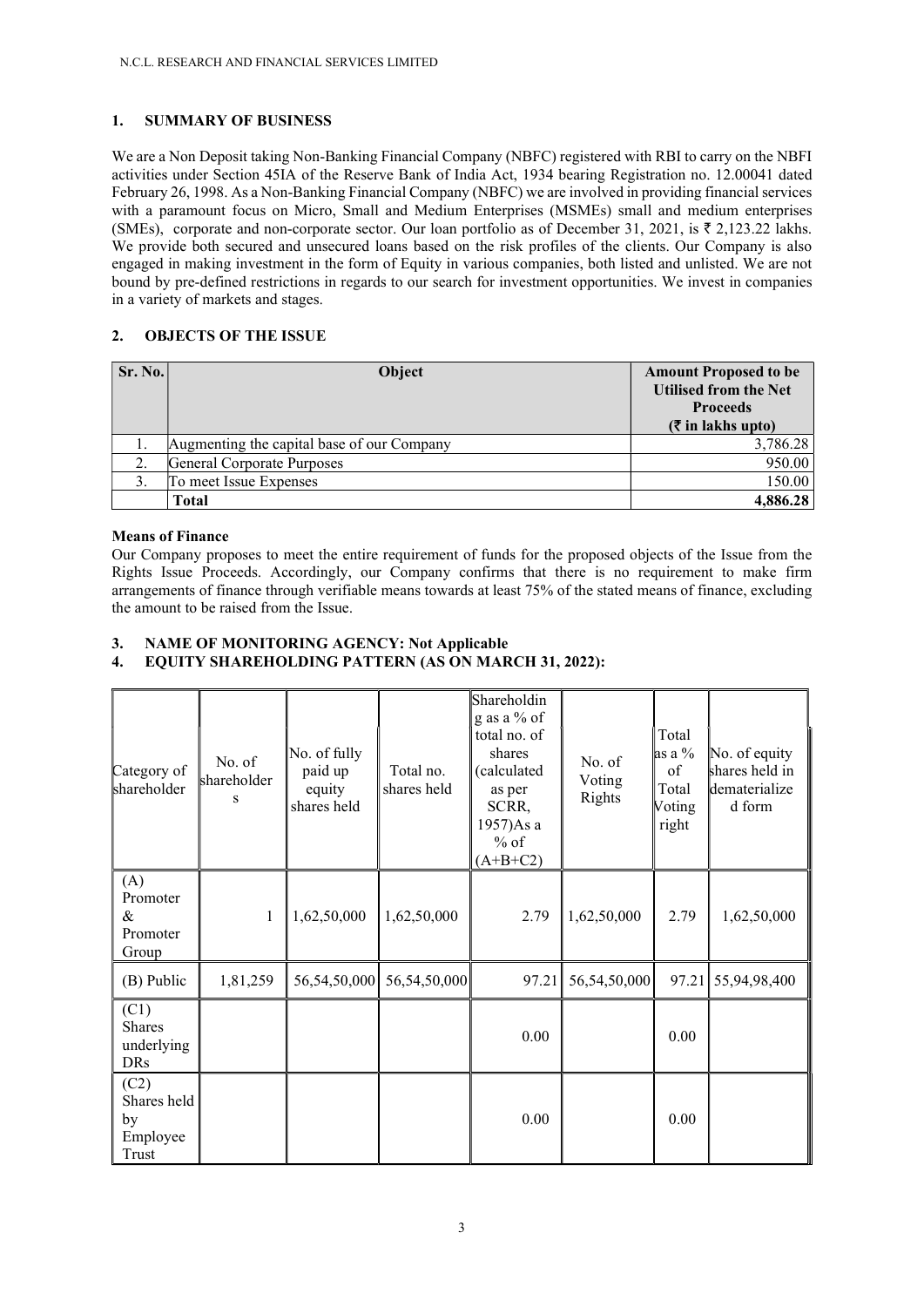| $(C)$ Non<br>Promoter-<br>Non Public |          |                                       | 0.00 | 0.00 |                                               |
|--------------------------------------|----------|---------------------------------------|------|------|-----------------------------------------------|
| Grand<br>Total                       | 1,81,260 | $\parallel$ 58,17,00,000 58,17,00,000 |      |      | 100.00   58,17,00,000   100.00   57,57,48,400 |

## Shareholding Pattern of our Company as per the last filing with the Stock Exchanges in compliance with the provisions of the SEBI Listing Regulations:

i. The details of the shareholding pattern of our Company as on March 31, 2022 can be accessed on the website of BSE at: https://www.bseindia.com/stock-share-price/ncl-research--financial-servicesltd/nclrese/530557/shareholding-pattern/

ii. Statement showing holding of the Equity Shares of the Promoters and Promoter Group including details of lock-in, pledge of and encumbrance thereon, as on March 31, 2022 can be accessed on the website of BSE at : https://www.bseindia.com/corporates/shpPromoterNGroup.aspx?scripcd=530557&qtrid=113.00&QtrName=Ma rch%202022

iii. Statement showing holding of the Equity Shares of persons belonging to the category "Public" including shareholders holding more than 1% of the total number of the Equity Shares as on March 31, 2022 can be accessed on the website of BSE at

https://www.bseindia.com/corporates/shpPublicShareholder.aspx?scripcd=530557&qtrid=113.00&OtrName=M arch%202022

iv. Statement showing shareholding pattern of the Non Promoter-Non Public shareholder of our Company as on March 31, 2022 can be accessed on the website of BSE at

https://www.bseindia.com/corporates/shpNonProPublic.aspx?scripcd=530557&qtrid=113.00&QtrName=March  $\frac{9}{202022}$ 

| <b>Name and Designation</b>            | Other Directorships as on the date of the Letter of<br><b>Offer</b> |  |  |  |
|----------------------------------------|---------------------------------------------------------------------|--|--|--|
| <b>Goutam Bose</b>                     | Hem Jeet Rivhu Trading Private Limited<br>$\bullet$                 |  |  |  |
| Managing Director                      | Rupasi Traders Private Limited<br>٠                                 |  |  |  |
| Swagata Dasgupta                       | GCM Commodity & Derivatives Limited<br>٠                            |  |  |  |
| Non Executive and Independent Director | Voltaire Leasing and Finance Limited                                |  |  |  |
| Rajeshwari Bangal                      | Nil<br>$\bullet$                                                    |  |  |  |
| Non Executive and Independent Director |                                                                     |  |  |  |
| <b>Amita Bose</b>                      | GCM Capital Advisors Limited<br>$\bullet$                           |  |  |  |
| Non Executive and Independent Director |                                                                     |  |  |  |

## 5. BOARD OF DIRECTORS

## 6. Neither our Company nor our Promoters or our Directors have been or are identified as Wilful Defaulter or a fraudulent borrower

## 7. Financial Statement Summary

A summary of the consolidated financial information of our Company for Financial Year 2020-21 and for the 9 months period ended December 31, 2021 is set out below:  $\mathbf{r}$   $\mathbf{r}$   $\mathbf{r}$   $\mathbf{r}$   $\mathbf{r}$ 

|                                                   |                        | (Rs. In Lakhs) |
|---------------------------------------------------|------------------------|----------------|
| <b>Particulars</b>                                | Limited reviewed as at | Audited as at  |
|                                                   | 31/12/2021             | 31/03/2021     |
| Total income from operations (net)                | 128.33                 | 185.79         |
| Net profit / (loss) before tax and extraordinary  |                        |                |
| items                                             | 34.49                  | 1.11           |
| Profit / (loss) after tax and extraordinary items | 34.49                  | 1.11           |
| <b>Equity Share Capital</b>                       | 5,817.00               | 2,908.50       |
| Reserves and Surplus                              | 407.40                 | 3281.41        |
| Networth                                          | 6,224.40               | 6,189.91       |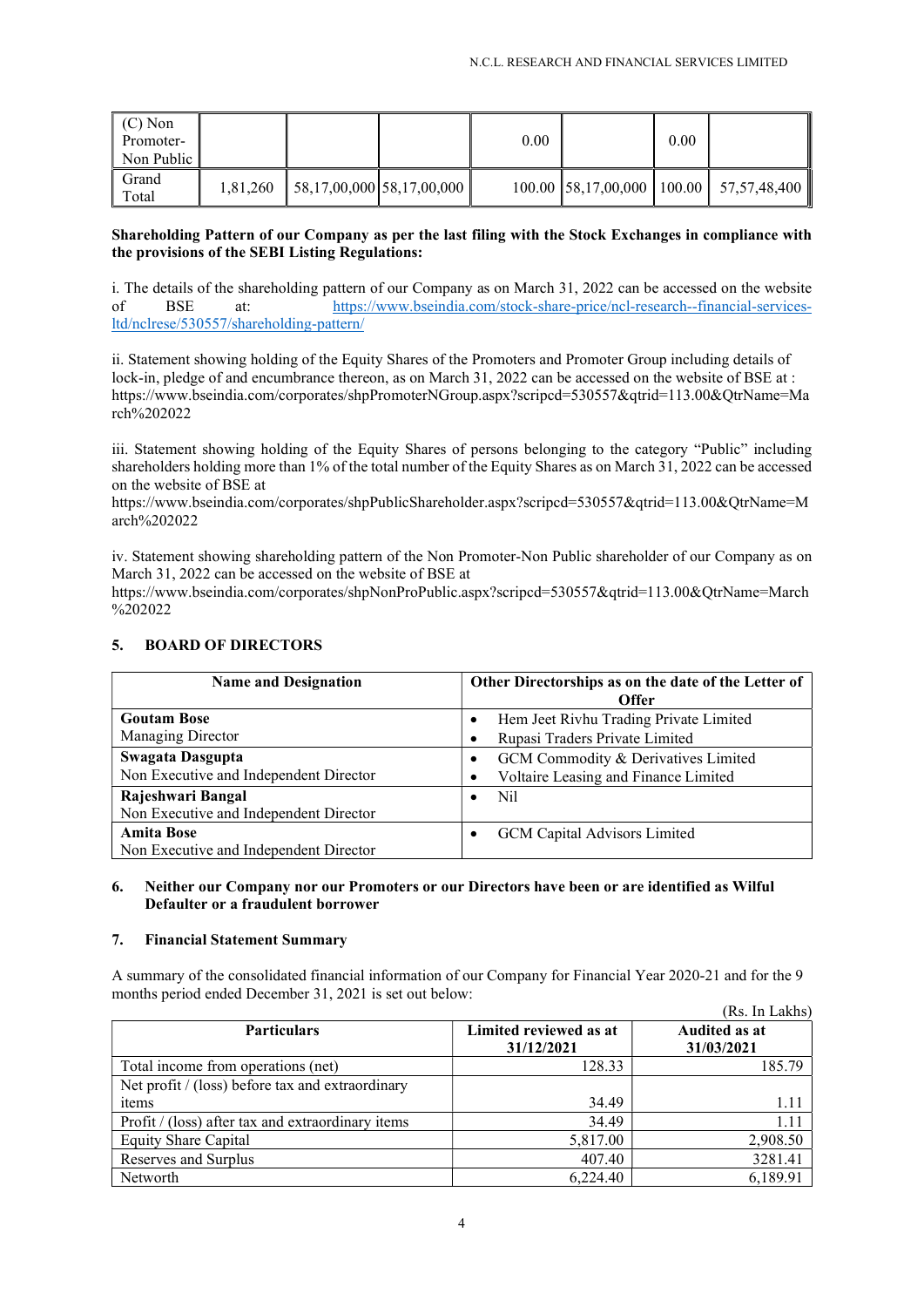| Basic earnings per share (Rs.)   | $0.01\,$ | 0.0002   |
|----------------------------------|----------|----------|
| Diluted earnings per share (Rs.) | $0.01\,$ | 0.0002   |
| Net asset value per share (Rs.)  | .07      | .06      |
| Return on net worth $(\% )$      | $0.55\%$ | $0.02\%$ |

## 8. INTERNAL RISK FACTORS

The below mentioned risks are the top ten risk factors as per the Letter of Offer:

- 1. There are certain outstanding legal proceeding against our company which may adversely affect our business, financial condition and results of operations.
- 2. Trading in the Equity Shares of our Company was suspended in the past and penalties were also imposed by BSE due to non compliances with various provisions of the SEBI (LODR) Regulations.
- 3. As an NBFC, we have to adhere to several regulatory norms prescribed by RBI from time to time. Any non-compliance with such norms or any adverse change in the norms could negatively affect our Company's operations, business, financial condition and the trading price of Equity Shares.
- 4. Our Audit Report for FY 2021 includes following remarks as "Emphasis of Matter".
- 5. Our business requires us to obtain and renew certain registrations, licenses and permits from government and regulatory authorities and the failure to obtain and renew them in a timely manner may adversely affect our business operations.
- 6. Certain filings of our Company under the Companies Act have been filed post the prescribed date of filing. There may also be certain inadvertent errors in these filings.
- 7. We may be unsuccessful in protecting our intellectual property rights. Unauthorised use of our intellectual property may result in the development of products which compete with our products. We may also be subject to third-party claims of intellectual property infringement.
- 8. We provide unsecured loans to our borrowers. If our customers default in their repayment obligations, our business, results of operations, financial condition and cash flows may be adversely affected.
- 9. Our Company had negative cash flow in recent fiscals, details of which are given below. Sustained negative cash flow could adversely impact our business, financial condition and results of operations.
- 10. Our business is vulnerable to interest rate risk and volatility in interest rates which could adversely affect our income from our operations and adversely affect our financial performance and profitability.

For further details, see the section "**Risk Factors**" on page 19 of the Letter of Offer.

## 9. SUMMARY OF OUTSTANDING LITIGATIONS

| Nature of case     | <b>Number of cases</b> | Amount involved (in $\bar{\tau}$ lakhs) |
|--------------------|------------------------|-----------------------------------------|
| <b>Our Company</b> |                        |                                         |
| Direct Tax         | ∸                      | 74.1.                                   |

## LEGAL NOTICES RECEIVED BY OUR COMPANY, OUR PROMOTERS AND OUR DIRECTORS

SEBI vide its letter dated May 31, 2018 had ask for the information with respect to investigation into preferential allotments dated September 8, 2011 and June 16, 2012 made by our Company. We had replied to the aforesaid letter vide our letter dated June 11, 2018. SEBI has asked for the further information vide their letter dated September 28, 2018. Our Company has replied to the same vide our letter dated December 10, 2018.

We received a summon from SEBI for production of documents dated November 27, 2020, with respect to preferential allotment dated September 8, 2011. We have replied to the same vide our letter dated December 9, 2020.

SEBI has asked for the further information vide their email dated February 10, 2021 and a summon dated February 18, 2021 and February 25, 2021. We had replied to the same vide our letter dated February 22, 2021. There is no further communication in this regard.

### DISCIPLINARY ACTION INCLUDING PENALTY IMPOSED BY SEBI OR STOCK EXCHANGES AGAINST THE COMPANY IN THE LAST FIVE FINANCIAL YEARS INCLUDING OUTSTANDING ACTION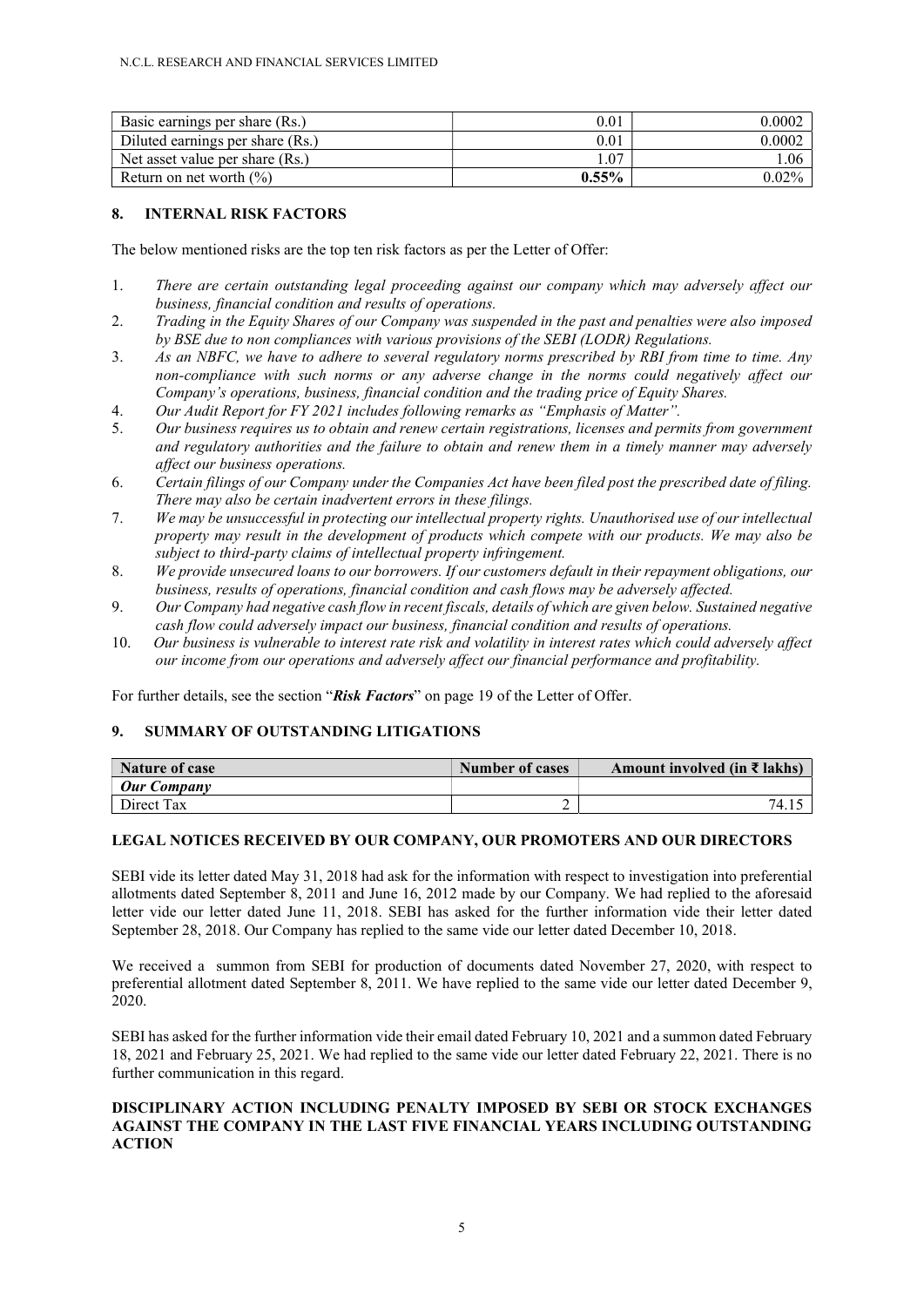- 1. Pursuant to directions received from SEBI, as a surveillance measure, trading was suspended by BSE w.e.f. January 7, 2015. The shares were suspended due to unusual price movement vis-à-vis preferential issue price and weak financials of the Company. The trading was suspended from January 7, 2015 to April 9, 2017. The suspension was revoked w.e.f. April 10, 2017.
- 2. SEBI vide its adjudication order dated July 30, 2019 imposed a penalty of Rs. 5.00 lakhs on our company, in the matter of dealings in illiquid stock options. We have paid the aforesaid penalty on September 17, 2019.

## 3. Penalty imposed by BSE

The following fines were imposed by BSE and further promoter demat account was also frozen due to non payment of fines.

| <b>Regulations</b>    | Quarter/<br><b>Month</b> | Compliance<br><b>Status</b> | No. of<br><b>Days</b><br><b>Delay</b> | <b>Basic Fine</b><br><b>Amount</b><br>(3) | <b>Fine</b><br><b>Waived by</b><br><b>Committee</b> | <b>Basic Fine</b><br>(5) |
|-----------------------|--------------------------|-----------------------------|---------------------------------------|-------------------------------------------|-----------------------------------------------------|--------------------------|
| $Reg-23(9)$           | $Sep-20$                 | Late submission             | 44                                    | 2,20,000                                  | waived                                              | $\theta$                 |
| $Reg-27(2)$           | $Mar-20$                 | Late submission             | 189                                   | 3,78,000                                  | 0                                                   | 3,78,000                 |
| Reg-34                | $Mar-20$                 | Late submission             | 10                                    | 20,000                                    | $\boldsymbol{0}$                                    | 20,000                   |
| Reg-29 $(2)$ 29 $(3)$ | $Dec-20$                 | Late submission             | ۰                                     | 10,000                                    | $\boldsymbol{0}$                                    | 10,000                   |
| $Reg-6(1)$            | $Dec-19$                 | Non Compliance              | $\overline{a}$                        | 92,000                                    | $\boldsymbol{0}$                                    | 92,000                   |
| $Reg-6(1)$            | $Mar-20$                 | Non Compliance              | $\overline{a}$                        | 91,000                                    | $\theta$                                            | 91,000                   |
| $Reg-6(1)$            | $Jun-20$                 | Non Compliance              | $\overline{\phantom{0}}$              | 91,000                                    | $\theta$                                            | 91,000                   |
| $Reg-6(1)$            | $Sep-20$                 | Non Compliance              | $\qquad \qquad \blacksquare$          | 92,000                                    | waived                                              | $\theta$                 |
| $Reg-7(1)$            | $Mar-20$                 | Non Compliance              | $\qquad \qquad \blacksquare$          | 91,000                                    | waived                                              | $\Omega$                 |
| $Reg-7(1)$            | $Jun-20$                 | Non Compliance              | $\overline{\phantom{0}}$              | 91,000                                    | waived                                              | $\Omega$                 |
| $Reg-7(1)$            | $Sep-20$                 | Non Compliance              | $\overline{\phantom{0}}$              | 92,000                                    | waived                                              | $\Omega$                 |
|                       |                          |                             |                                       |                                           | <b>Basic Fine Levied</b>                            | 6,82,000                 |
|                       |                          |                             |                                       | GST $\omega$ 18%                          |                                                     | 1,22,760                 |
|                       |                          |                             |                                       |                                           | Net Fine Payable                                    | 8,04,760                 |

Our Company paid the above fine on November 24, 2021.

Except as stated above, as on the date of the Letter of Offer there have been no disciplinary action including penalty imposed by SEBI or stock exchanges against our Company in the last five financial years including outstanding action.

For further details *regarding* the same, please refer to the chapter titled 'Outstanding Litigations and Material Developments' beginning on page **Error! Bookmark not defined.** of the Letter of Offer.

## 10. TERMS OF THE ISSUE

In accordance with the SEBI ICDR Regulations, the SEBI Relaxation Circulars, the Abridged Letter of Offer, the Application Form, the Rights Entitlement Letter and other Issue material will be sent/ dispatched only to the Eligible Equity Shareholders who have provided Indian address. In case such Eligible Equity Shareholders have provided their valid e-mail address, the Abridged Letter of Offer, the Application Form, the Rights Entitlement Letter and other Issue material will be sent only to their valid e-mail address and in case such Eligible Equity Shareholders have not provided their e-mail address, then the Abridged Letter of Offer, the Application Form, the Rights Entitlement Letter and other Issue material will be dispatched, on a reasonable effort basis, to the Indian addresses provided by them.

Further, the Letter of Offer will be sent/ dispatched to the Eligible Equity Shareholders who have provided Indian address and who have made a request in this regard. In case such Eligible Equity Shareholders have provided their valid e-mail address, the Letter of Offer will be sent only to their valid e-mail address and in case such Eligible Equity Shareholders have not provided their e-mail address, then the Letter of Offer will be dispatched, on a reasonable effort basis, to the Indian addresses provided by them.

## Procedure for Application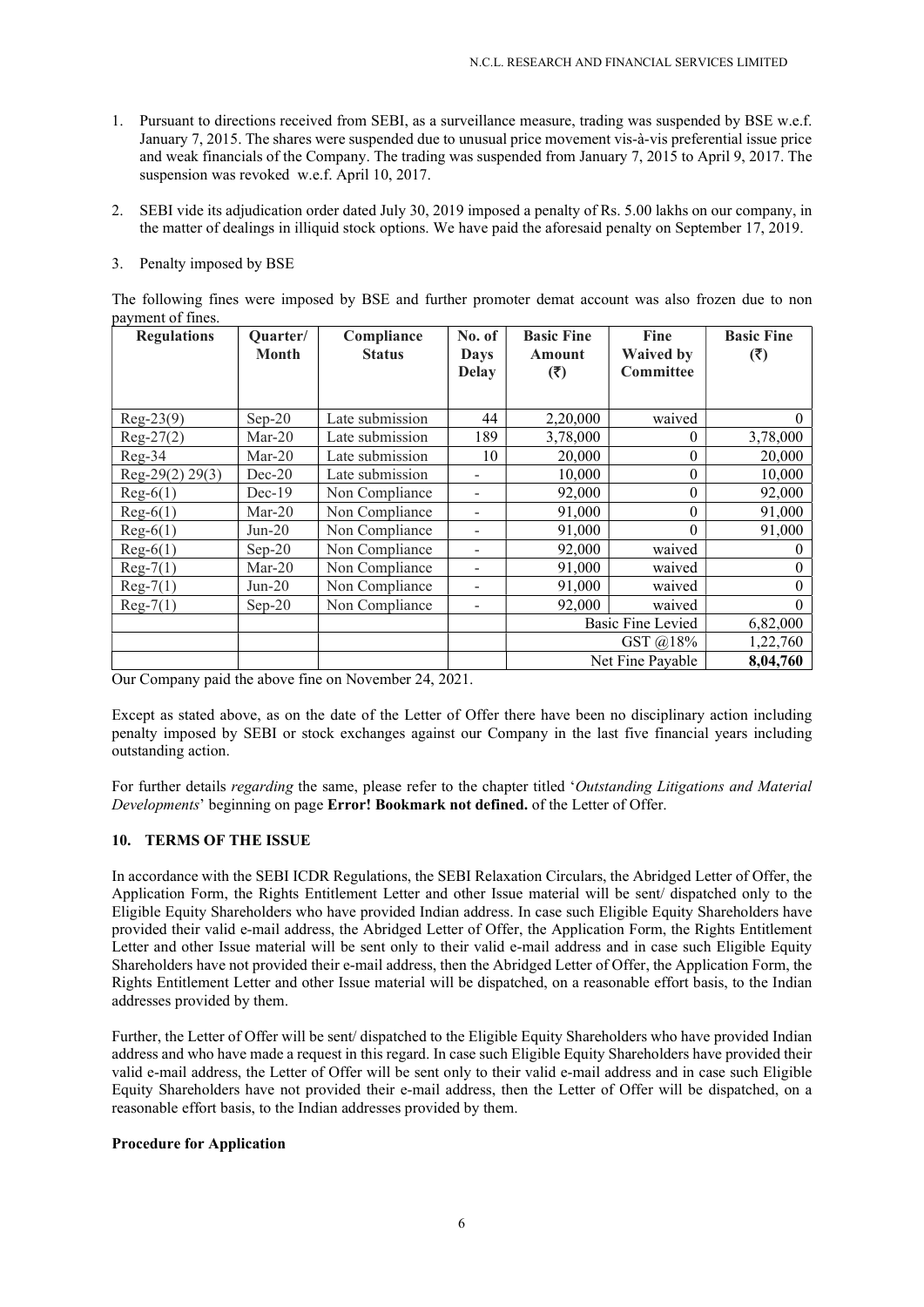In accordance with Regulation 76 of the SEBI ICDR Regulations, the SEBI Rights Issue Circulars and the ASBA Circulars, all Investors desiring to make an Application in this Issue are mandatorily required to use the ASBA process. Investors should carefully read the provisions applicable to such Applications before making their Application through ASBA.

The Application Form can be used by the Eligible Equity Shareholders as well as the Renouncees, to make Applications in this Issue basis the Rights Entitlement credited in their respective demat accounts or demat suspense escrow account, as applicable. For further details on the Rights Entitlements and demat suspense escrow account, see "Terms of the Issue - Credit of Rights Entitlements in demat accounts of Eligible Equity Shareholders" beginning on page 127 of the Letter of Offer.

Please note that one single Application Form shall be used by Shareholders to make Applications for all Rights Entitlements available in a particular demat account or entire respective portion of the Rights Entitlements in the demat suspense escrow account in case of resident Eligible Equity Shareholders holding shares in physical form as on Record Date and applying in this Issue, as applicable. In case of Shareholders who have provided details of demat account in accordance with the SEBI ICDR Regulations, such Shareholders will have to apply for the Equity Shares from the same demat account in which they are holding the Rights Entitlements and in case of multiple demat accounts, the Shareholders are required to submit a separate Application Form for each demat account.

Shareholders may apply for the Equity Shares by submitting the Application Form to the SCSB or online/electronic Application through the website of the SCSBs (if made available by such SCSB) for authorising such SCSB to block Application Money payable on the Application in their respective ASBA Accounts.

Shareholders are also advised to ensure that the Application Form is correctly filled up stating therein the ASBA Account in which an amount equivalent to the amount payable on Application as stated in the Application Form will be blocked by the SCSB.

Applicants should note that they should very carefully fill-in their depository account details and PAN in the Application Form or while submitting application through online/electronic Application through the website of the SCSBs (if made available by such SCSB). Please note that incorrect depository account details or PAN or Application Forms without depository account details shall be treated as incomplete and shall be rejected. For details see "Grounds for Technical Rejection" below. Our Company, the Lead Manager, the Registrar and the SCSBs shall not be liable for any incomplete or incorrect demat details provided by the Applicants.

Additionally, in terms of Regulation 78 of the SEBI ICDR Regulations, the Eligible Equity Shareholders may choose to accept the offer to participate in this Issue by making plain paper Applications. Please note that SCSBs shall accept such applications only if all details required for making the application as per the SEBI ICDR Regulations are specified in the plain paper application and that Eligible Equity Shareholders making an application in this Issue by way of plain paper applications shall not be permitted to renounce any portion of their Rights Entitlements. For details, see "- Making of an Application by Eligible Equity Shareholders on Plain Paper under ASBA process" on page 119 of the Letter of Offer.

### Making of an Application through the ASBA process

Eligible Shareholders, wishing to participate in this Issue through the ASBA facility, is required to have an ASBA enabled bank account with an SCSB, prior to making the Application. Shareholders desiring to make an Application in this Issue through ASBA process, may submit the Application Form in physical mode to the Designated Branches of the SCSB or online/ electronic Application through the website of the SCSBs (if made available by such SCSB) for authorizing such SCSB to block Application Money payable on the Application in their respective ASBA Accounts.

Eligible Shareholders should ensure that they have correctly submitted the Application Form and have provided an authorisation to the SCSB, via the electronic mode, for blocking funds in the ASBA Account equivalent to the Application Money mentioned in the Application Form, as the case may be, at the time of submission of the Application.

For the list of banks which have been notified by SEBI to act as SCSBs for the ASBA process, please refer to https://www.sebi.gov.in/sebiweb/other/OtherAction.do?doRecognisedFpi=yes&intmId=34.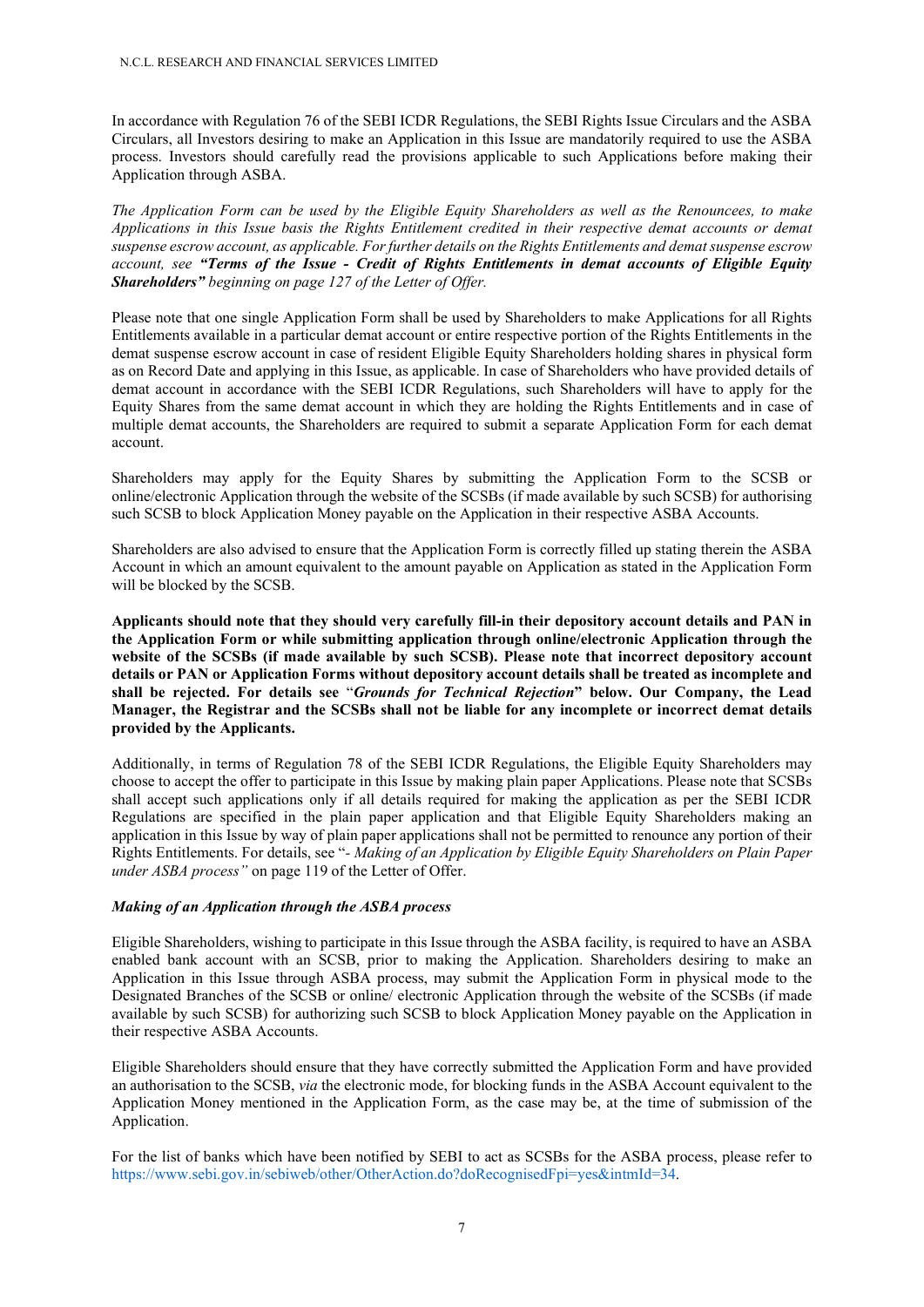### • Making of an Application by Eligible Equity Shareholders on Plain Paper under ASBA process

An Eligible Equity Shareholder in India who is eligible to apply under the ASBA process may make an Application to subscribe to this Issue on plain paper in case of non-receipt of Application Form as detailed above. In such cases of non-receipt of the Application Form through e-mail or physical delivery (where applicable) and the Eligible Equity Shareholder not being in a position to obtain it from any other source may make an Application to subscribe to this Issue on plain paper with the same details as per the Application Form that is available on the website of the Registrar, Stock Exchanges or the Lead Manager. An Eligible Equity Shareholder shall submit the plain paper Application to the Designated Branch of the SCSB for authorising such SCSB to block Application Money in the said bank account maintained with the same SCSB. Applications on plain paper will not be accepted from any Eligible Equity Shareholder who has not provided an Indian address or is a U.S. Person or in the United States.

Please note that the Eligible Equity Shareholders who are making the Application on plain paper shall not be entitled to renounce their Rights Entitlements and should not utilize the Application Form for any purpose including renunciation even if it is received subsequently.

The Application on plain paper, duly signed by the Eligible Equity Shareholder including joint holders, in the same order and as per specimen recorded with his/her bank, must reach the office of the Designated Branch of the SCSB before the Issue Closing Date and should contain the following particulars:

i. Name of our Company, being N.C.L. Research And Financial Services Limited;

ii. Name and address of the Eligible Equity Shareholder including joint holders (in the same order and as per specimen recorded with our Company or the Depository);

iii. Folio Number (in case of Eligible Equity Shareholders who hold Equity Shares in physical form as on Record Date) / DP and Client ID;

iv. Except for Applications on behalf of the Central or State Government, the residents of Sikkim and the officials appointed by the courts, PAN of the Eligible Equity Shareholder and for each Eligible Equity Shareholder in case of joint names, irrespective of the total value of the Equity Shares applied for pursuant to this Issue

v. Number of Equity Shares held as on Record Date;

vi. Allotment option – only dematerialised form;

vii. Number of Equity Shares entitled to;

viii. Number of Equity Shares applied for within the Rights Entitlements;

ix. Number of additional Equity Shares applied for, if any (applicable only if entire Rights Entitlements have been applied for);

x. Total number of Equity Shares applied for;

xi. Total amount paid at the rate of ₹ 1 per Equity Share;

xii. Details of the ASBA Account such as the SCSB account number, name, address and branch of the relevant SCSB;

xiii. In case of non-resident Eligible Equity Shareholders making an application with an Indian address, details of the NRE/FCNR/NRO account such as the account number, name, address and branch of the SCSB with which the account is maintained;

xiv. Authorisation to the Designated Branch of the SCSB to block an amount equivalent to the Application Money in the ASBA Account;

xv. Signature of the Eligible Equity Shareholder (in case of joint holders, to appear in the same sequence and order as they appear in the records of the SCSB); and

xvi. All such Eligible Equity Shareholders are deemed to have accepted the following:

"I/ We will not offer, sell or otherwise transfer any of the Rights Equity Shares which may be acquired by us in any jurisdiction or under any circumstances in which such offer or sale is not authorized or to any person to whom it is unlawful to make such offer, sale or invitation except under circumstances that will result in compliance with any applicable laws or regulations. We satisfy, and each account for which we are acting satisfies, all suitability standards for Shareholders in investments of the type subscribed for herein imposed by the jurisdiction of our residence.

I/ We understand and agree that the Rights Entitlement and Rights Equity Shares may not be reoffered, resold, pledged or otherwise transferred except in an offshore transaction in compliance with Regulation S, or otherwise pursuant to an exemption from, or in a transaction not subject to, the registration requirements of the US Securities Act.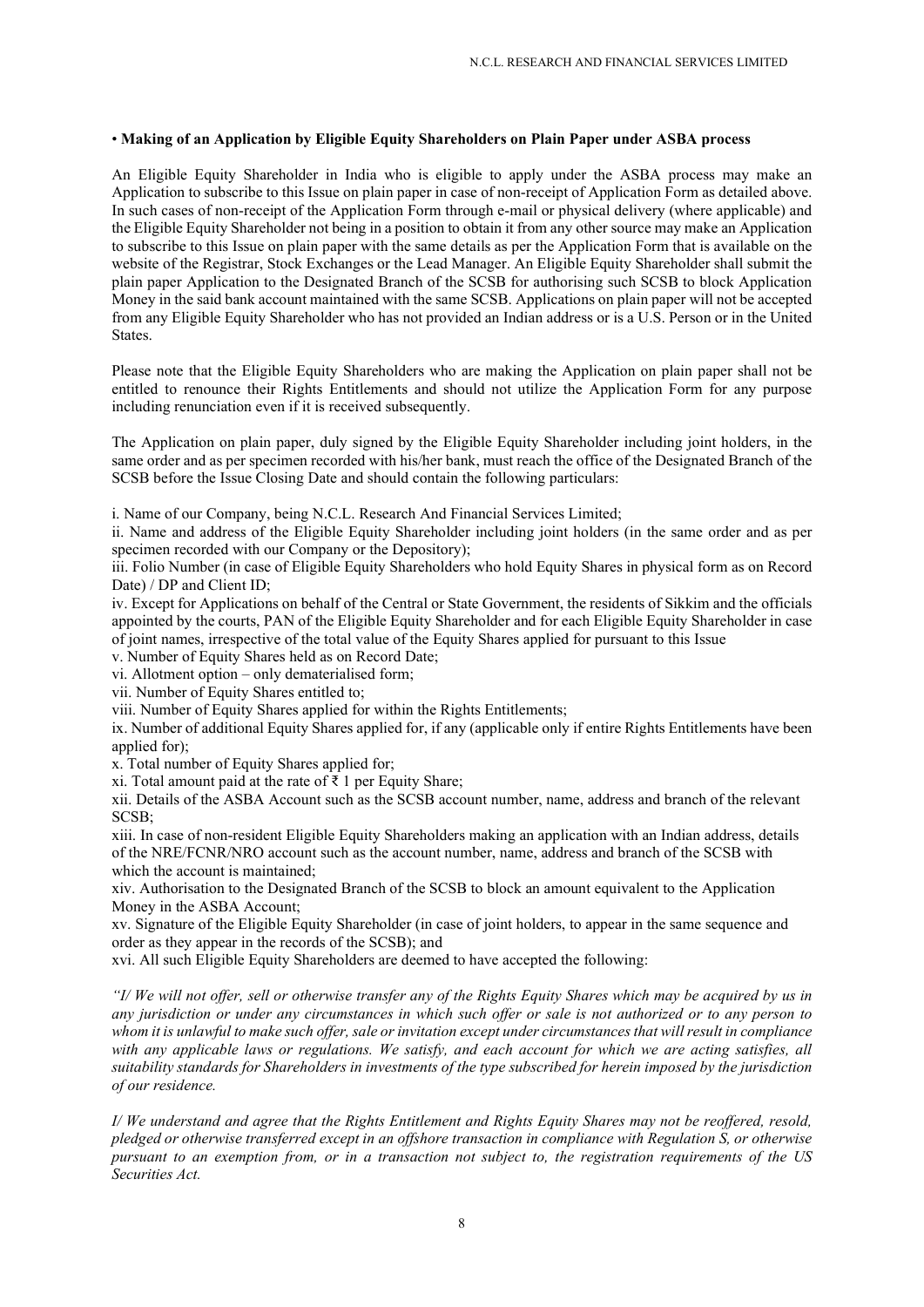I/ We (i) am/ are, and the person, if any, for whose account I/ we am/ are acquiring such Rights Entitlement and/ or the Rights Equity Shares is/ are, outside the U.S., (ii) am/ are not a "U.S. Person" as defined in ("Regulation S"), and (iii) is/ are acquiring the Rights Entitlement and/ or the Rights Equity Shares in an offshore transaction meeting the requirements of Regulation S.

I/ We acknowledge that the Company, the Lead Manager, its affiliates and others will rely upon the truth and accuracy of the foregoing representations and agreements."

In cases where Multiple Application Forms are submitted for Applications pertaining to Rights Entitlements credited to the same demat account or in demat suspense escrow account, as applicable, including cases where a Shareholders submits Application Forms along with a plain paper Application, such Applications shall be liable to be rejected.

Shareholders are requested to strictly adhere to these instructions. Failure to do so could result in an application being rejected, with our Company, the Lead Manager and the Registrar not having any liability to the Shareholders. The plain paper Application format will be available on the website of the Registrar at www.purvashare.com.

Our Company, the Lead Manager and the Registrar shall not be responsible if the Applications are not uploaded by the SCSB or funds are not blocked in the Shareholders' ASBA Accounts on or before the Issue Closing Date.

#### Rights Entitlements Ratio

The Equity Shares are being offered on a rights basis to existing Eligible Equity Shareholders in the ratio of 21:25: (21 Equity Shares for every 25 Equity Shares held as on the Record Date).

### Fractional Entitlements

The Rights Equity Shares are being offered on a rights basis to existing Eligible Equity Shareholders in the ratio of 21Rights Equity Shares for every 25 Equity Shares held as on the Record Date. As per SEBI Rights Issue Circular, the fractional entitlements are to be ignored. Accordingly, if the shareholding of any of the Eligible Equity Shareholders is less than 25 Equity Shares or is not in the multiple of 25 Equity Shares, the fractional entitlements of such Eligible Equity Shareholders shall be ignored by rounding down of their Rights Entitlements. However, the Eligible Equity Shareholders whose fractional entitlements are being ignored, will be given preferential consideration for the Allotment of one additional Rights Equity Share if they apply for additional Rights Equity Shares over and above their Rights Entitlements, if any, subject to availability of Rights Equity Shares in this Issue post allocation towards Rights Entitlements applied for.

For example, if an Eligible Equity Shareholder holds 24 Equity Shares, such Equity Shareholder will be entitled to 20 Rights Equity Share and will also be given a preferential consideration for the Allotment of one additional Rights Equity Share if such Eligible Equity Shareholder has applied for additional Rights Equity Shares, over and above his/her Rights Entitlements, subject to availability of Rights Equity Shares in this Issue post allocation towards Rights Entitlements applied for.

## IV. RENUNCIATION AND TRADING OF RIGHTS ENTITLEMENT

### • Renouncees

.

All rights and obligations of the Eligible Equity Shareholders in relation to Applications and refunds pertaining to this Issue shall apply to the Renouncee(s) as well.

#### • Renunciation of Rights Entitlements

This Issue includes a right exercisable by Eligible Equity Shareholders to renounce the Rights Entitlements credited to their respective demat account either in full or in part.

The renunciation from non-resident Eligible Equity Shareholder(s) to resident Indian(s) and vice versa shall be subject to provisions of FEMA Rules and other circular, directions, or guidelines issued by RBI or the Ministry of Finance from time to time. However, the facility of renunciation shall not be available to or operate in favor of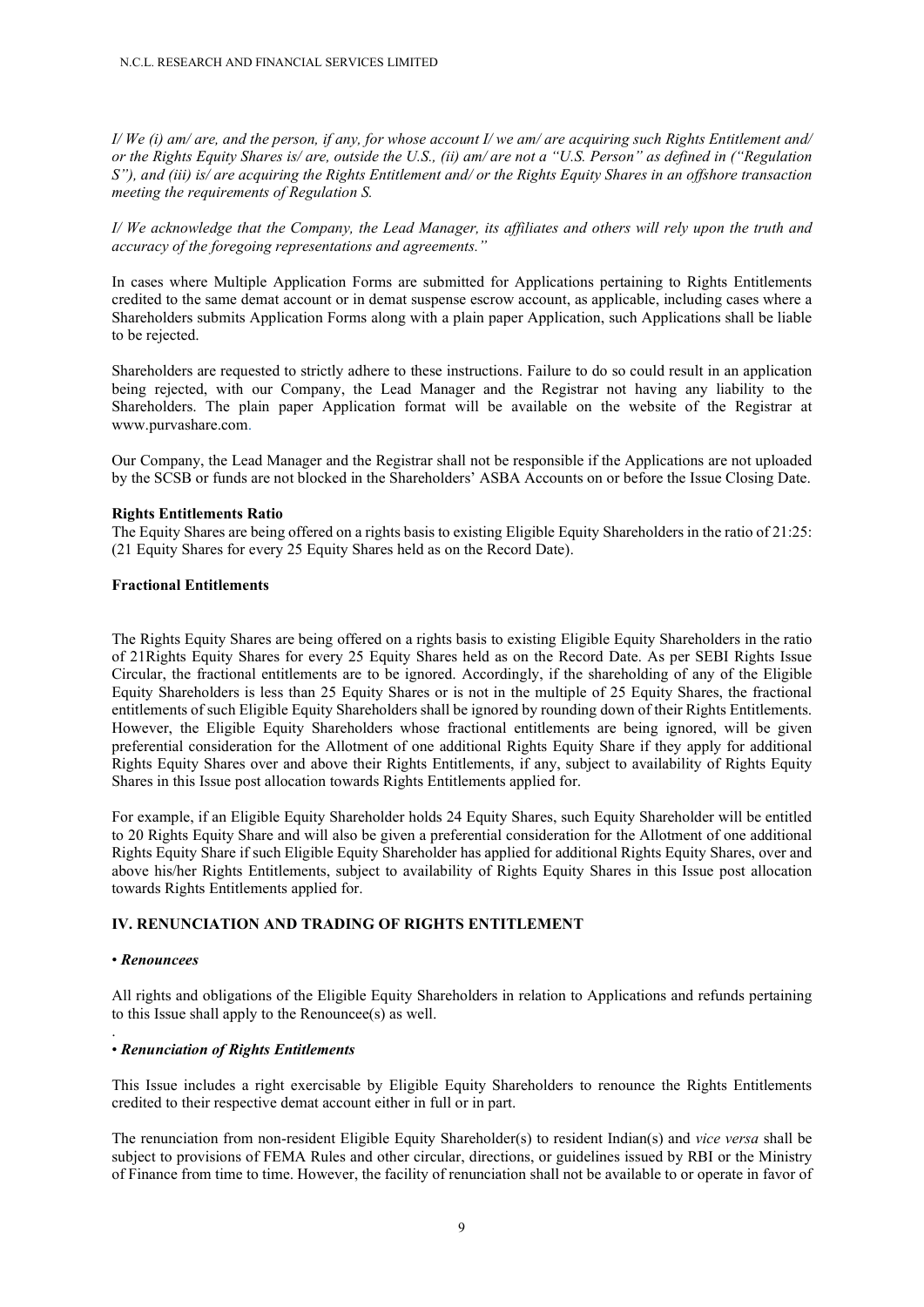an Eligible Equity Shareholders being an erstwhile OCB unless the same is in compliance with the FEMA Rules and other circular, directions, or guidelines issued by RBI or the Ministry of Finance from time to time.

The renunciation of Rights Entitlements credited in your demat account can be made either by sale of such Rights Entitlements, using the secondary market platform of the Stock Exchanges or through an off-market transfer.

### • Procedure for Renunciation of Rights Entitlements

The Eligible Equity Shareholders may renounce the Rights Entitlements, credited to their respective demat accounts, either in full or in part (a) by using the secondary market platform of the Stock Exchanges (the "On Market Renunciation"); or (b) through an off-market transfer (the "Off Market Renunciation"), during the Renunciation Period. The Shareholders should have the demat Rights Entitlements credited/lying in his/her own demat account prior to the renunciation. The trades through On Market Renunciation and Off Market Renunciation will be settled by transferring the Rights Entitlements through the depository mechanism.

Shareholders may be subject to adverse foreign, state or local tax or legal consequences as a result of trading in the Rights Entitlements. Shareholders who intend to trade in the Rights Entitlements should consult their tax advisor or stock-broker regarding any cost, applicable taxes, charges and expenses (including brokerage) that may be levied for trading in Rights Entitlements.

### Please note that the Rights Entitlements which are neither renounced nor subscribed by the Shareholders on or before the Issue Closing Date shall lapse and shall be extinguished after the Issue Closing Date.

#### Payment Schedule of Issue Equity Shares.

₹1 per Issue Share (including premium of ₹Nil per Issue Share) shall be payable on Application.

The Lead Manager and our Company accept no responsibility to bear or pay any cost, applicable taxes, charges and expenses (including brokerage), and such costs will be incurred solely by the Eligible Shareholders.

#### (a) On Market Renunciation

The Eligible Equity Shareholders may renounce the Rights Entitlements, credited to their respective demat accounts by trading/selling them on the secondary market platform of the Stock Exchanges through a registered stock-broker in the same manner as the existing Equity Shares of our Company.

In this regard, in terms of provisions of the SEBI ICDR Regulations and the SEBI Rights Issue Circulars, the Rights Entitlements credited to the respective demat accounts of the Eligible Equity Shareholders shall be admitted for trading on the Stock Exchanges under ISIN INE132F20012 subject to requisite approvals. Prior to the Issue Opening Date, our Company will obtain the approval from the Stock Exchanges for trading of Rights Entitlements. No assurance can be given regarding the active or sustained On Market Renunciation or the price at which the Rights Entitlements will trade. The details for trading in Rights Entitlements will be as specified by the Stock Exchanges from time to time.

Since we are a BSE SME listed company. The Rights Entitlements are tradable in dematerialized form only. The market lot for trading of Rights Entitlements is 1 (one) Rights Entitlements.

The On Market Renunciation shall take place only during the Renunciation Period for On Market Renunciation, *i.e.*, from May 16, 2022 to May 23, 2022 (both days inclusive).

The Shareholders holding the Rights Entitlements who desire to sell their Rights Entitlements will have to do so through their registered stock-brokers by quoting the ISIN INE132F20012 and indicating the details of the Rights Entitlements they intend to trade. The Shareholders can place order for sale of Rights Entitlements only to the extent of Rights Entitlements available in their demat account.

The On Market Renunciation shall take place electronically on secondary market platform of BSE under automatic order matching mechanism and on 'T+2 rolling settlement basis', where 'T' refers to the date of trading. The transactions will be settled on trade-for-trade basis. Upon execution of the order, the stock-broker will issue a contract note in accordance with the requirements of the Stock Exchanges and the SEBI.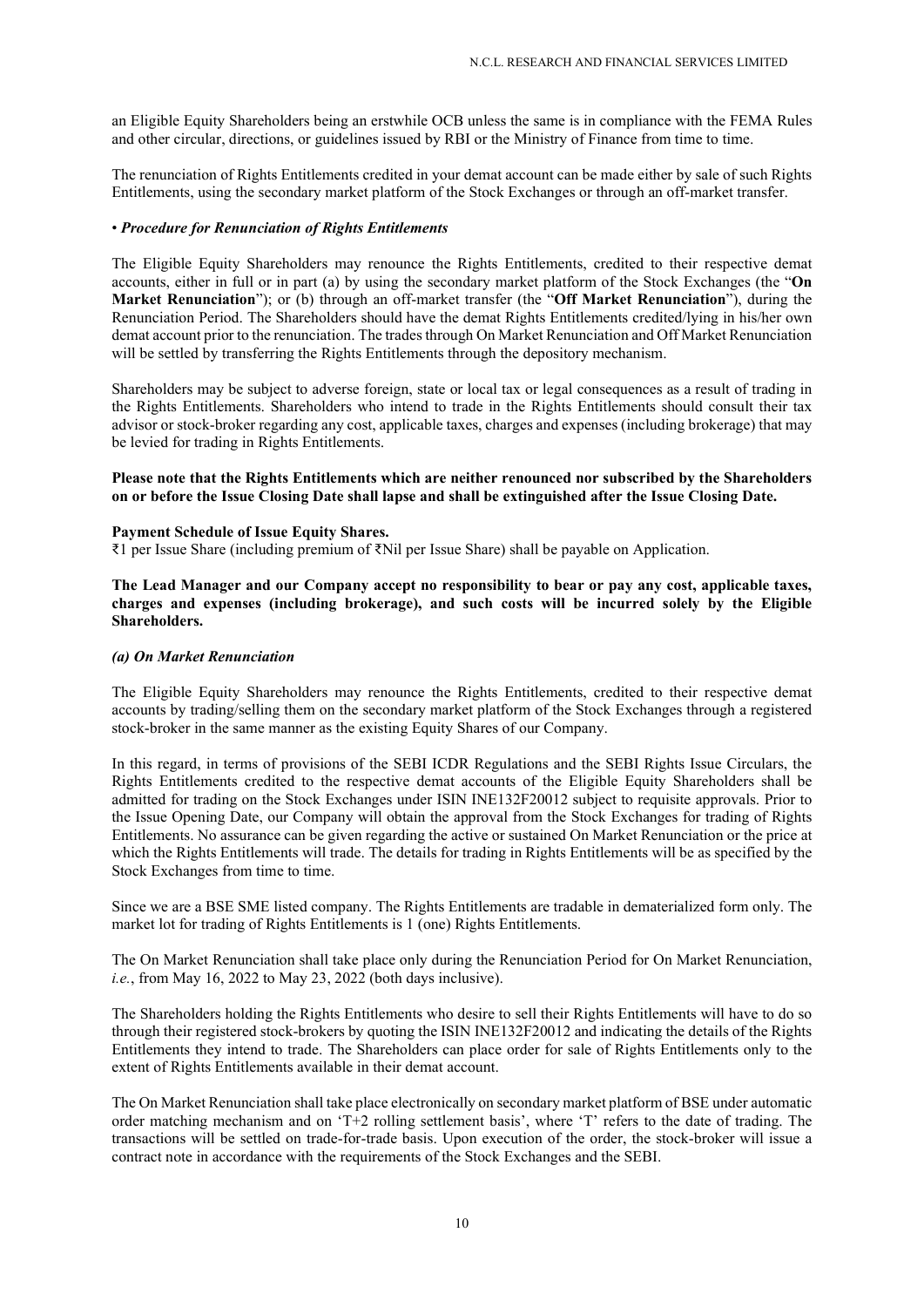## (b) Off Market Renunciation

The Eligible Equity Shareholders may renounce the Rights Entitlements, credited to their respective demat accounts by way of an off-market transfer through a depository participant. The Rights Entitlements can be transferred in dematerialised form only.

Eligible Equity Shareholders are requested to ensure that renunciation through off-market transfer is completed in such a manner that the Rights Entitlements are credited to the demat account of the Renouncees on or prior to the Issue Closing

Date to enable Renouncees to subscribe to the Equity Shares in the Issue.

The Shareholders holding the Rights Entitlements who desire to transfer their Rights Entitlements will have to do so through their depository participant by issuing a delivery instruction slip quoting the ISIN INE132F20012, the details of the buyer and the details of the Rights Entitlements they intend to transfer. The buyer of the Rights Entitlements (unless already having given a standing receipt instruction) has to issue a receipt instruction slip to their depository participant. The Shareholders can transfer Rights Entitlements only to the extent of Rights Entitlements available in their demat account.

The instructions for transfer of Rights Entitlements can be issued during the working hours of the depository participants.

The detailed rules for transfer of Rights Entitlements through off-market transfer shall be as specified by the NSDL and CDSL from time to time.

## Application for Additional Equity Shares

Investors are eligible to apply for additional Equity Shares over and above their Rights Entitlements, provided that they are eligible to apply for Equity Shares under applicable law and they have applied for all the Equity Shares forming part of their Rights Entitlements without renouncing them in whole or in part. Where the number of additional Equity Shares applied for exceeds the number available for Allotment, the Allotment would be made as per the Basis of Allotment finalised in consultation with the Designated Stock Exchange. Applications for additional Equity Shares shall be considered and Allotment shall be made in accordance with the SEBI ICDR Regulations and in the manner as set out in "*Basis of Allotment*" on page 135 of the Letter of Offer.

Eligible Equity Shareholders who renounce their Rights Entitlements cannot apply for additional Equity Shares. Non-resident Renouncees who are not Eligible Equity Shareholders cannot apply for additional Equity Shares.

### Intention and extent of participation in the Issue by the Promoters and Promoter Group

The Promoters and members of the Promoter Group of our Company do not intend to subscribe to their Rights Entitlement. The eligible members of our Promoter Group do not intend to subscribe for additional Equity Shares in the Rights Issue.

INVESTORS TO KINDLY NOTE THAT AFTER PURCHASING THE RIGHTS ENTITLEMENTS (RE) THROUGH ON MARKET RENUNCIATION / OFF MARKET RENUNCIATION, AN APPLICATION HAS TO BE MADE FOR SUBSCRIBING THE SHARES OFFERED UNDER RIGHTS ISSUE. IF NO APPLICATION IS MADE BY THE PURCHASER OF RES ON OR BEFORE ISSUE CLOSING DATE THEN SUCH RES WILL GET LAPSED AND SHALL BE EXTINGUISHED AFTER THE ISSUE CLOSING DATE. NO SHARES FOR SUCH LAPSED RE WILL BE CREDITED, EVEN IF SUCH RE WERE PURCHASED FROM MARKET AND PURCHASER WILL LOSE THE AMOUNT PAID TO ACQUIRE THE RE. PERSONS WHO HAVE BOUGHT RIGHTS ENTITLEMENTS, SHALL REQUIRE TO MAKE AN APPLICATION AND APPLY FOR SHARES OFFERED UNDER RIGHTS ISSUE, IF THEY WANT TO SUBSCRIBE TO THE SHARES OFFERED UNDER RIGHTS ISSUE.

## ANY OTHER IMPORTANT INFORMATION AS PER LEAD MANAGER / COMPANY

In accordance with Regulation 77A of the SEBI ICDR Regulations read with the SEBI Rights Issue Circulars, the credit of Rights Entitlements and Allotment of Equity Shares shall be made in dematerialized form only. Prior to the Issue Opening Date, our Company shall credit the Rights Entitlements to (i) the demat accounts of the Eligible Equity Shareholders holding the Equity Shares in dematerialised form; and (ii) a demat suspense escrow account